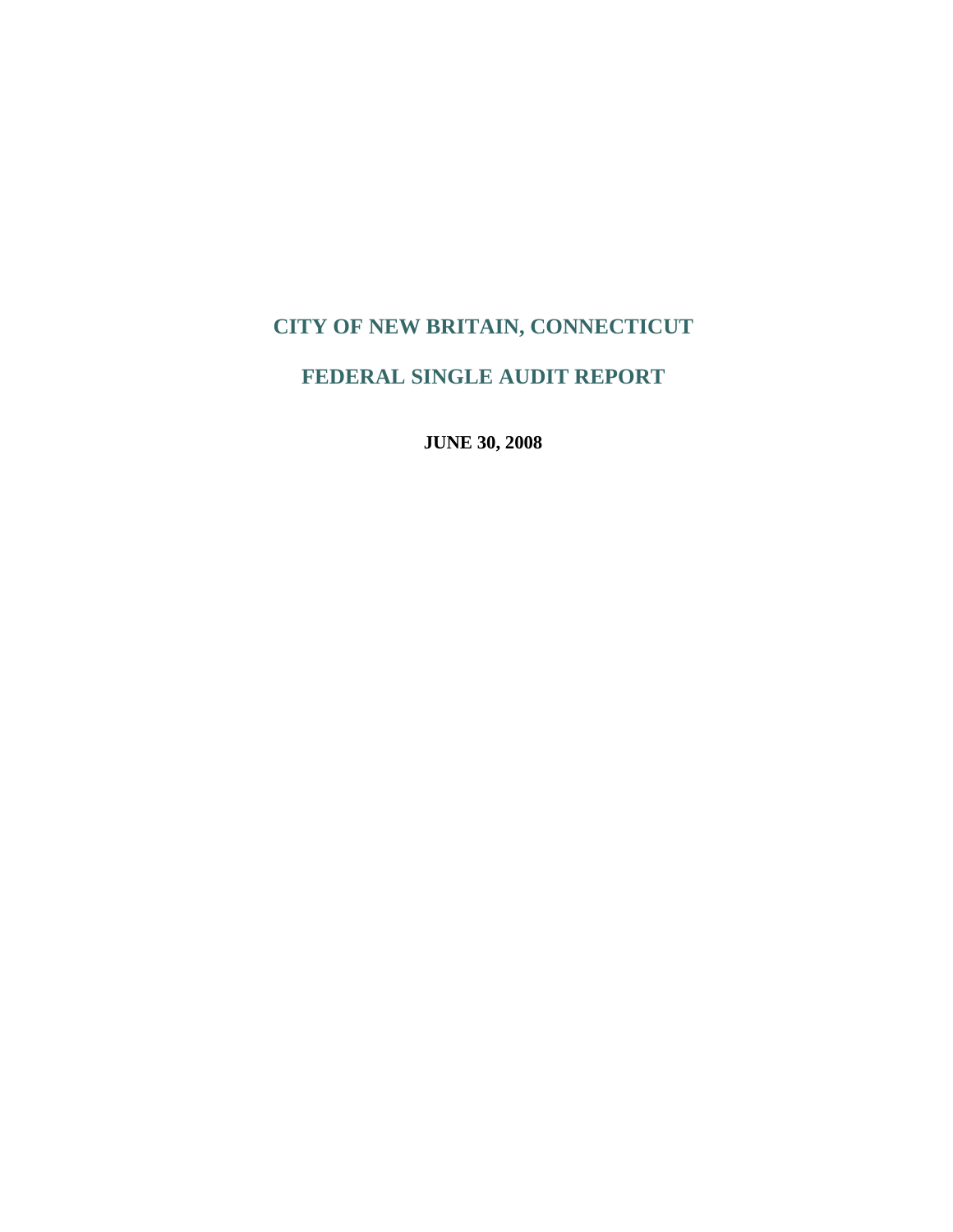# **FEDERAL SINGLE AUDIT REPORT**

## **JUNE 30, 2008**

# **TABLE OF CONTENTS**

| Independent Auditors' Report on Compliance with Requirements Applicable to Each<br>Major Program, on Internal Control over Compliance in Accordance with OMB Circular |         |
|-----------------------------------------------------------------------------------------------------------------------------------------------------------------------|---------|
| A-133 and on the Schedule of Expenditures of Federal Awards                                                                                                           | $1 - 2$ |
| Schedule of Expenditures of Federal Awards                                                                                                                            | $3 - 5$ |
| Notes to Schedule                                                                                                                                                     | 6       |
| Independent Auditors' Report on Internal Control over Financial Reporting and on<br>Compliance Based on an Audit of Financial Statements Performed in Accordance with |         |
| <b>Government Auditing Standards</b>                                                                                                                                  | $7-8$   |
| Schedule of Findings and Questioned Costs                                                                                                                             | $9-10$  |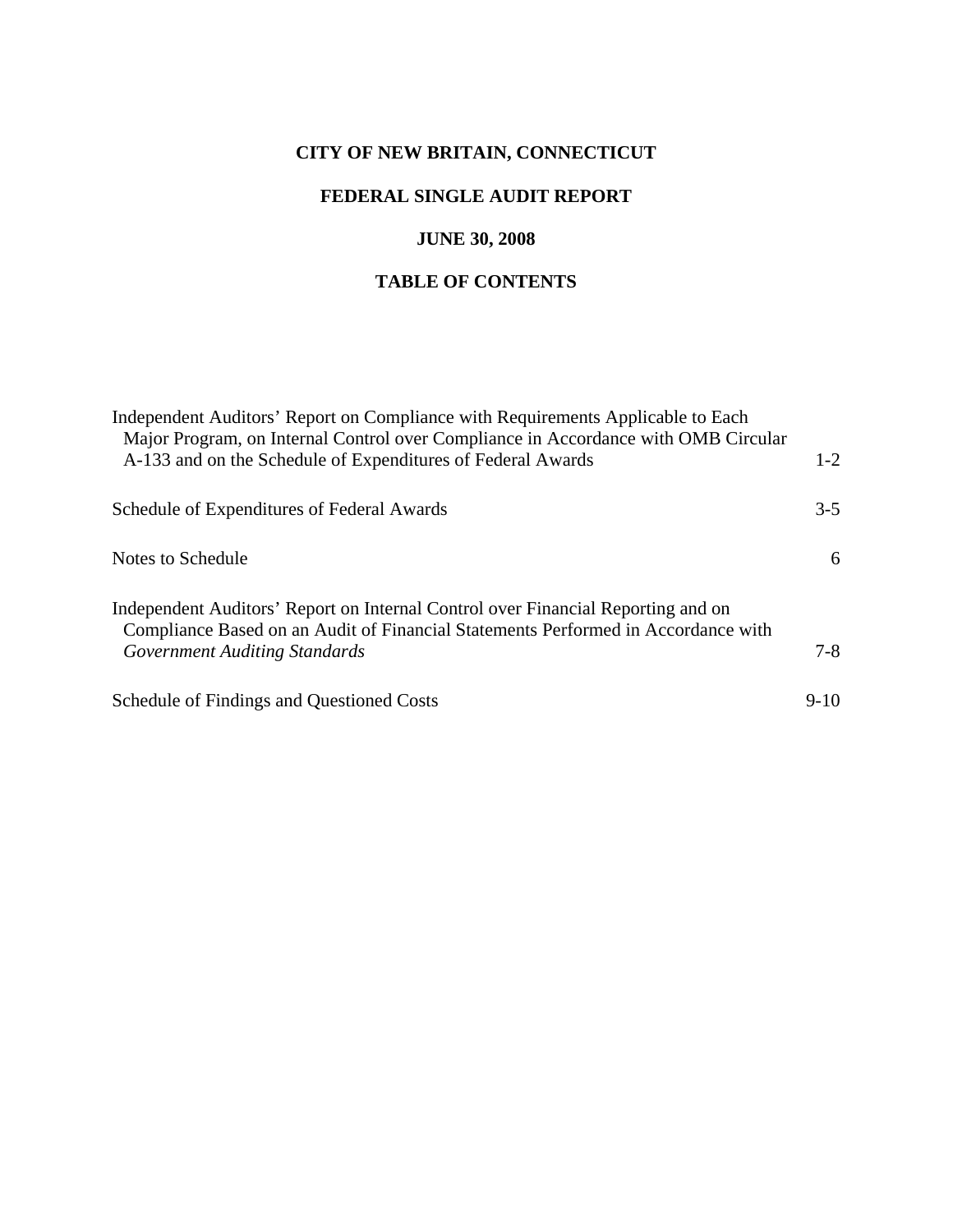Blum, Shapiro & Company, P.C. 29 South Main Street Tel 860.561.4000 Certified Public Accountants P.O. Box 272000 Fax 860.521.9241 and Business Consultants West Hartford, CT 06127-2000 blumshapiro.com

# BlumShapiro

**Independent Auditors' Report on Compliance with Requirements Applicable to Each Major Program, on Internal Control over Compliance in Accordance with OMB Circular A-133 and on the Schedule of Expenditures of Federal Awards** 

To the Honorable Mayor and Members of the Common Council of the City of New Britain City of New Britain, Connecticut

#### Compliance

We have audited the compliance of the City of New Britain, Connecticut, with the types of compliance requirements described in the U.S. Office of Management and Budget (OMB) Circular A-133 *Compliance Supplement* that are applicable to each of its major federal programs for the year ended June 30, 2008. The City of New Britain, Connecticut's major federal programs are identified in the summary of auditors' results section of the accompanying schedule of findings and questioned costs. Compliance with the requirements of laws, regulations, contracts and grants applicable to each of its major federal programs is the responsibility of the City of New Britain, Connecticut's management. Our responsibility is to express an opinion on the City of New Britain, Connecticut's compliance based on our audit.

We conducted our audit of compliance in accordance with auditing standards generally accepted in the United States of America; the standards applicable to financial audits contained in *Government Auditing Standards*, issued by the Comptroller General of the United States; and OMB Circular A-133, *Audits of States, Local Governments, and Non-Profit Organizations*. Those standards and OMB Circular A-133 require that we plan and perform the audit to obtain reasonable assurance about whether noncompliance with the types of compliance requirements referred to above that could have a direct and material effect on a major federal program occurred. An audit includes examining, on a test basis, evidence about the City of New Britain, Connecticut's compliance with those requirements and performing such other procedures as we considered necessary in the circumstances. We believe that our audit provides a reasonable basis for our opinion. Our audit does not provide a legal determination of the City of New Britain, Connecticut's compliance with those requirements.

In our opinion, the City of New Britain, Connecticut, complied, in all material respects, with the requirements referred to above that are applicable to each of its major federal programs for the year ended June 30, 2008.

#### Internal Control over Compliance

The management of the City of New Britain, Connecticut, is responsible for establishing and maintaining effective internal control over compliance with requirements of laws, regulations, contracts and grants applicable to federal programs. In planning and performing our audit, we considered the City of New Britain, Connecticut's internal control over compliance with the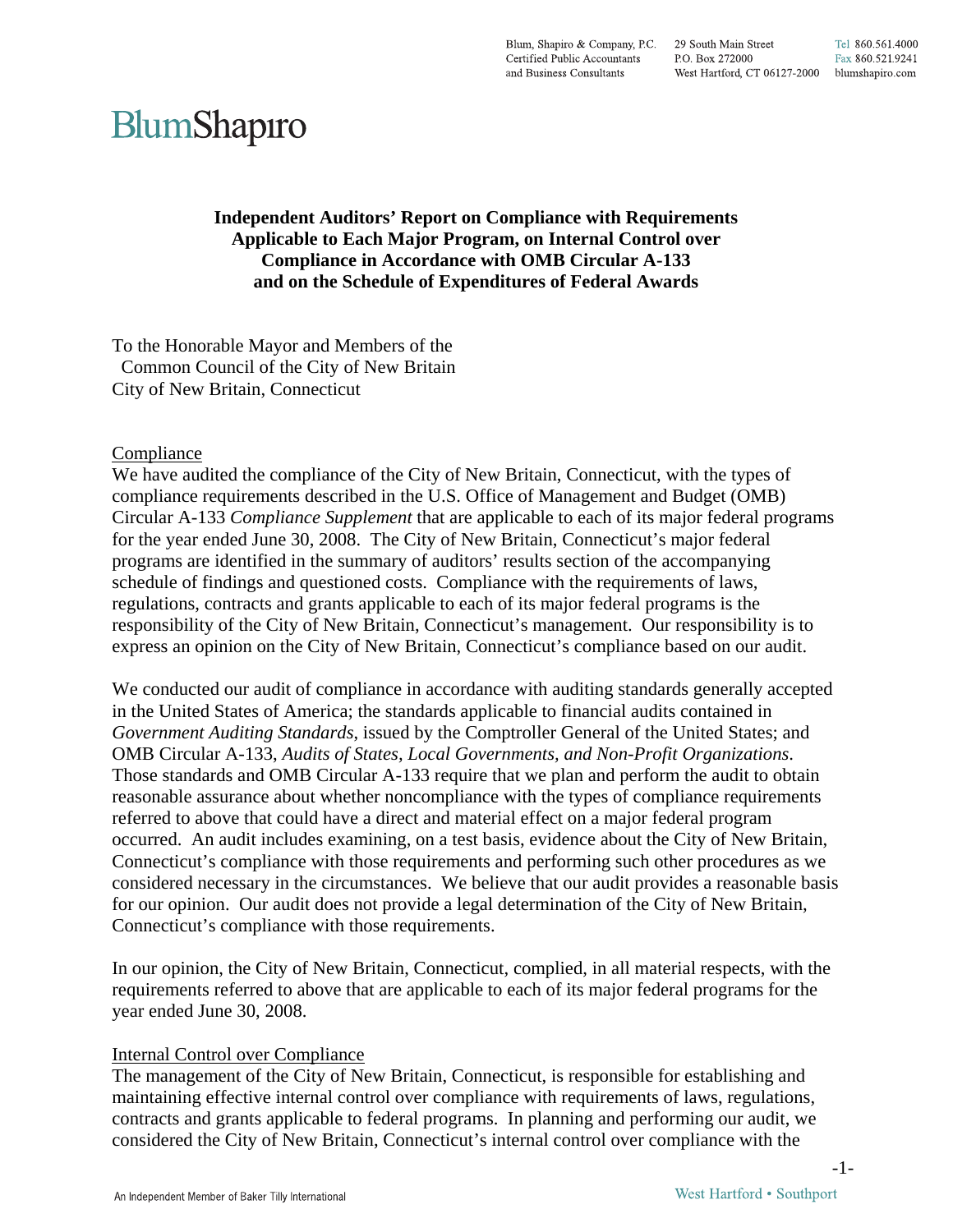requirements that could have a direct and material effect on a major federal program in order to determine our auditing procedures for the purpose of expressing our opinion on compliance, but not for the purpose of expressing an opinion on the effectiveness of internal control over compliance. Accordingly, we do not express an opinion on the effectiveness of the City of New Britain, Connecticut's internal control over compliance.

A control deficiency in an entity's internal control over compliance exists when the design or operation of a control does not allow management or employees, in the normal course of performing their assigned functions, to prevent or detect noncompliance with a type of compliance requirement of a federal program on a timely basis. A significant deficiency is a control deficiency, or combination of control deficiencies, that adversely affects the entity's ability to administer a federal program such that there is more than a remote likelihood that noncompliance with a type of compliance requirement of a federal program that is more than inconsequential will not be prevented or detected by the City's internal control.

A material weakness is a significant deficiency, or combination of significant deficiencies, that results in more than a remote likelihood that material noncompliance with a type of compliance requirement of a federal program will not be prevented or detected by the City's internal control.

Our consideration of internal control over compliance was for the limited purpose described in the first paragraph of this section and would not necessarily identify all deficiencies in the City's internal control that might be significant deficiencies or material weaknesses. We did not identify any deficiencies in internal control over compliance that we consider to be material weaknesses, as defined above.

#### Schedule of Expenditures of Federal Awards

We have audited the financial statements of the governmental activities, each major fund and the aggregate remaining fund information of the City of New Britain, Connecticut, as of and for the year ended June 30, 2008 and have issued our report thereon dated December 23, 2008. Our audit was performed for the purpose of forming opinions on the financial statements that collectively comprise the City of New Britain, Connecticut's basic financial statements. The accompanying schedule of expenditures of federal awards is presented for purposes of additional analysis as required by OMB Circular A-133 and is not a required part of the basic financial statements. Such information has been subjected to the auditing procedures applied in the audit of the basic financial statements and, in our opinion, is fairly stated, in all material respects, in relation to the basic financial statements taken as a whole.

This report is intended for the information and use of management, the Mayor, members of the Common Council, the Board of Education, others within the entity, federal awarding agencies and pass-through entities and is not intended to be and should not be used by anyone other than these specified parties.

Blum, Shapino & Company, P.C.

December 23, 2008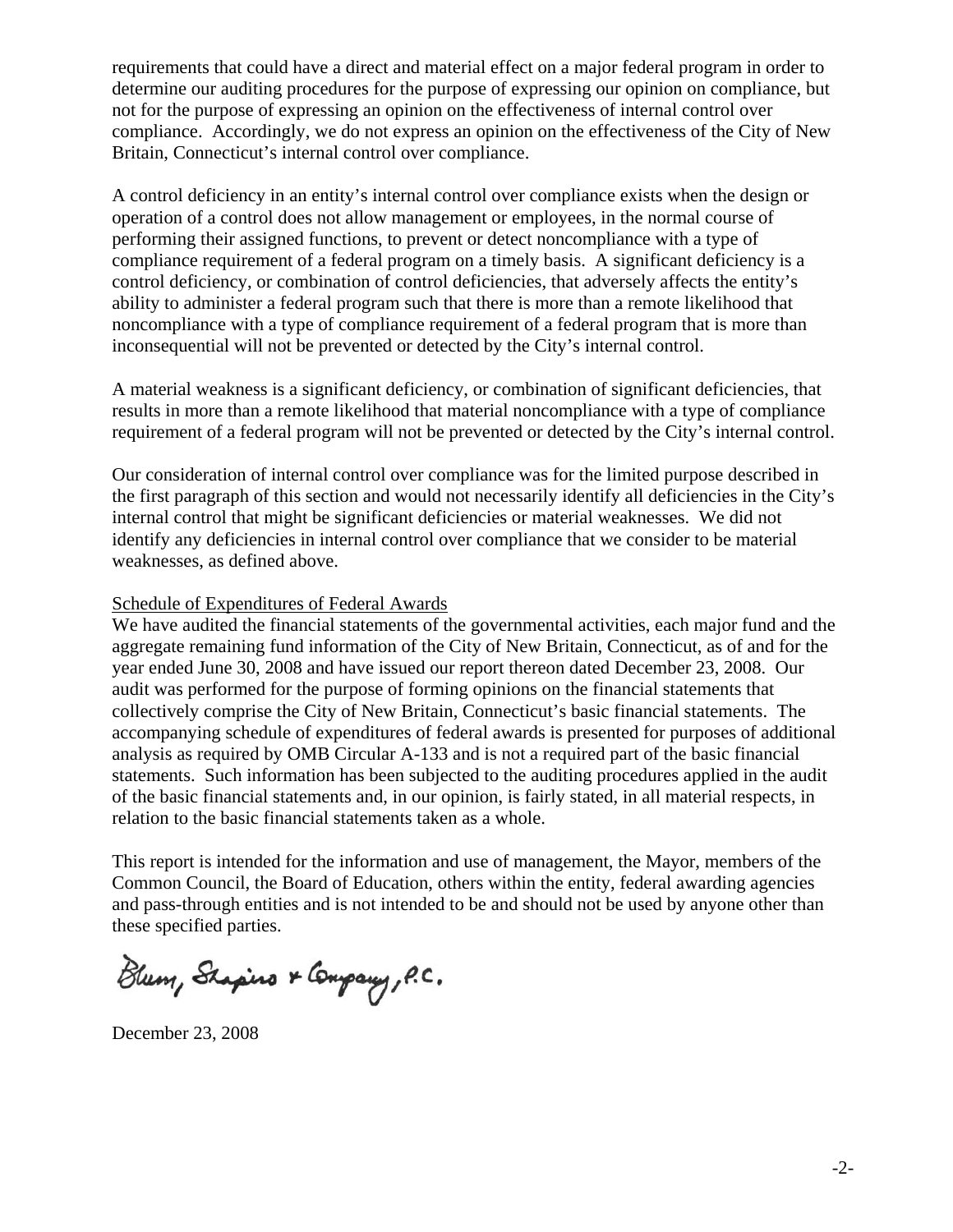## **SCHEDULE OF EXPENDITURES OF FEDERAL AWARDS**

# **FOR THE YEAR ENDED JUNE 30, 2008**

| <b>Federal Grantor/Pass-Through Grantor/</b><br><b>Program or Cluster Title</b>                                                           | Federal<br><b>CFDA</b><br><b>Number</b> | Pass-Through<br><b>Grantor's Number/</b><br><b>Project Number</b> | <b>Expenditures</b>                           |
|-------------------------------------------------------------------------------------------------------------------------------------------|-----------------------------------------|-------------------------------------------------------------------|-----------------------------------------------|
| <b>United States Department of Agriculture</b><br>Passed Through the State of Connecticut<br>Department of Education:                     |                                         |                                                                   |                                               |
| <b>Child Nutrition Cluster:</b><br>School Breakfast Program<br>National School Lunch Program                                              | 10.553<br>10.555                        | 12060-SDE64370-20508<br>12060-SDE64370-20560                      | \$<br>487,426<br>1,805,755<br>\$<br>2,293,181 |
| Fresh Fruit and Vegetable Program                                                                                                         | 10.582                                  | 12060-SDE64370-22051                                              | 4,239                                         |
| Passed Through the State of Connecticut<br>Department of Administrative Services:                                                         |                                         |                                                                   |                                               |
| <b>Food Donation</b>                                                                                                                      | 10.550                                  |                                                                   | 322,691                                       |
| <b>Total United States Department of</b><br>Agriculture                                                                                   |                                         |                                                                   | 2,620,111                                     |
| <b>United States Department of Education</b><br>Passed Through the State of Connecticut<br>Department of Education:                       |                                         |                                                                   |                                               |
| <b>Adult Education</b>                                                                                                                    | 84.002                                  | 12060-SDE64370-20784                                              | 34,418                                        |
| Title I Grants to Local Educational<br>Agencies                                                                                           | 84.010                                  | 12060-SDE64370-20679                                              | 4,966,476                                     |
| <b>Special Education Cluster:</b><br><b>IDEA Part B - Individuals With</b><br><b>Disabilities</b><br>Special Education - Preschool Grants | 84.027<br>84.173                        | 12060-SDE64370-20977<br>12060-SDE64370-20983                      | 2,858,045<br>121,487<br>2,979,532             |
| Carl D. Perkins Vocational Education                                                                                                      | 84.048                                  | 12060-SDE64370-20742                                              | 276,022                                       |
| Safe and Drug-Free Schools and<br><b>Communities - State Grants</b>                                                                       | 84.186                                  | 12060-SDE64370-20873                                              | 101,062                                       |
| Twenty-First Century Community Learning<br>Centers                                                                                        | 84.287                                  | 12060-SDE64370-20863                                              | 464,607                                       |
| Title V - Innovative Education Strategies                                                                                                 | 84.298                                  | 12060-SDE64370-20909                                              | 18,751                                        |
| Tech Literacy Challenge Fund                                                                                                              | 84.318                                  | 12060-SDE64370-20826                                              | 31,341                                        |

(Continued on next page)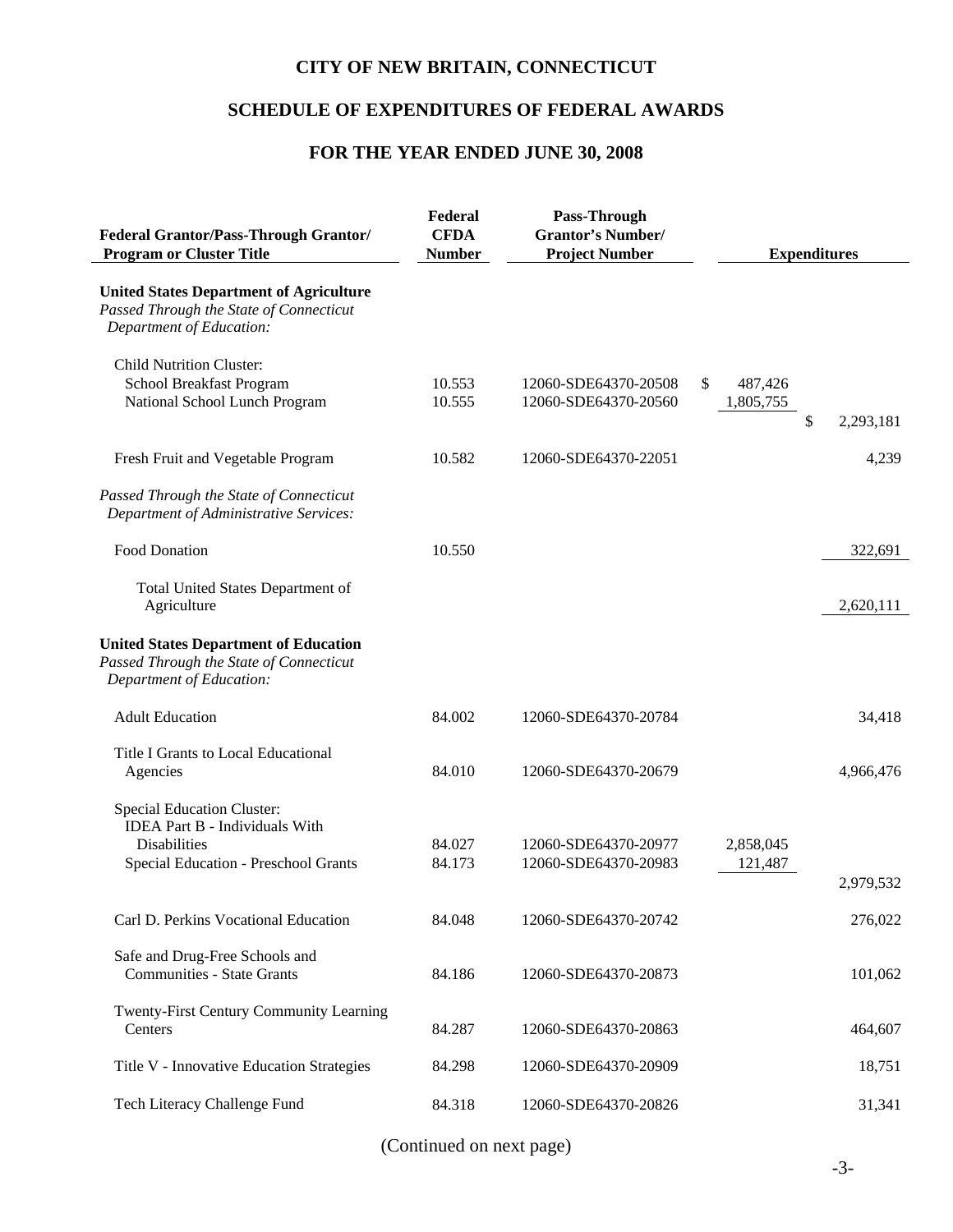## **SCHEDULE OF EXPENDITURES OF FEDERAL AWARDS (CONTINUED)**

# **FOR THE YEAR ENDED JUNE 30, 2008**

| <b>Federal Grantor/Pass-Through Grantor/</b><br><b>Program or Cluster Title</b>                                                                                           | Federal<br><b>CFDA</b><br><b>Number</b> | Pass-Through<br><b>Grantor's Number/</b><br><b>Project Number</b> | <b>Expenditures</b> |
|---------------------------------------------------------------------------------------------------------------------------------------------------------------------------|-----------------------------------------|-------------------------------------------------------------------|---------------------|
| <b>Reading First State Grants</b>                                                                                                                                         | 84.357                                  | 12060-SDE64370-20854                                              | \$<br>292,756       |
| Title III Language LEP Bilingual                                                                                                                                          | 84.365                                  | 12060-SDE64370-20868                                              | 247,142             |
| Title II PART B Math and Science                                                                                                                                          | 84.366                                  | 12060-SDE64370-21592                                              | 200,097             |
| Title II Part A Train/Recruit                                                                                                                                             | 84.367                                  | 12060-SDE64370-20858                                              | 943,598             |
| Total United States Department of<br>Education                                                                                                                            |                                         |                                                                   | 10,555,802          |
| <b>United States Department of Health and</b><br><b>Human Services</b><br>Passed Through the State of Connecticut<br>Department of Public Health:                         |                                         |                                                                   |                     |
| <b>Immunization Grants</b>                                                                                                                                                | 93.268                                  | 12060-DPH48664-20911                                              | 87,655              |
| Preparedness and Resp - Bioterrorism                                                                                                                                      | 93.283                                  | 12060-DPH48557-21096                                              | 54,874              |
| <b>Independent Living Skills</b>                                                                                                                                          | 93.674                                  | 12060-DCF91178-20225                                              | 32,156              |
| HIV Prevention Activities - Health<br>Department Based                                                                                                                    | 93.940                                  | 12060-DPH48852-20920                                              | 45,618              |
| Preventive Health and Health Services<br><b>Block Grant</b>                                                                                                               | 93.991                                  | 12060-DPH48558-21530                                              | 14,687              |
| <b>Total United States Department of</b><br><b>Health and Human Services</b>                                                                                              |                                         |                                                                   | 234,990             |
| <b>United States Department of Homeland</b><br><b>Security</b><br>Passed Through the State of Connecticut<br>Department of Emergency Management and<br>Homeland Security: |                                         |                                                                   |                     |
| <b>Emergency Food and Shelter National</b><br><b>Board Program</b>                                                                                                        | 97.024                                  |                                                                   | 4,129               |
| <b>Emergency Management Performance</b><br>Grants                                                                                                                         | 97.042                                  | 12060-EHS99660-21881                                              | 34,227              |
| Total United States Department of<br>Homeland Security                                                                                                                    |                                         |                                                                   | 38,356              |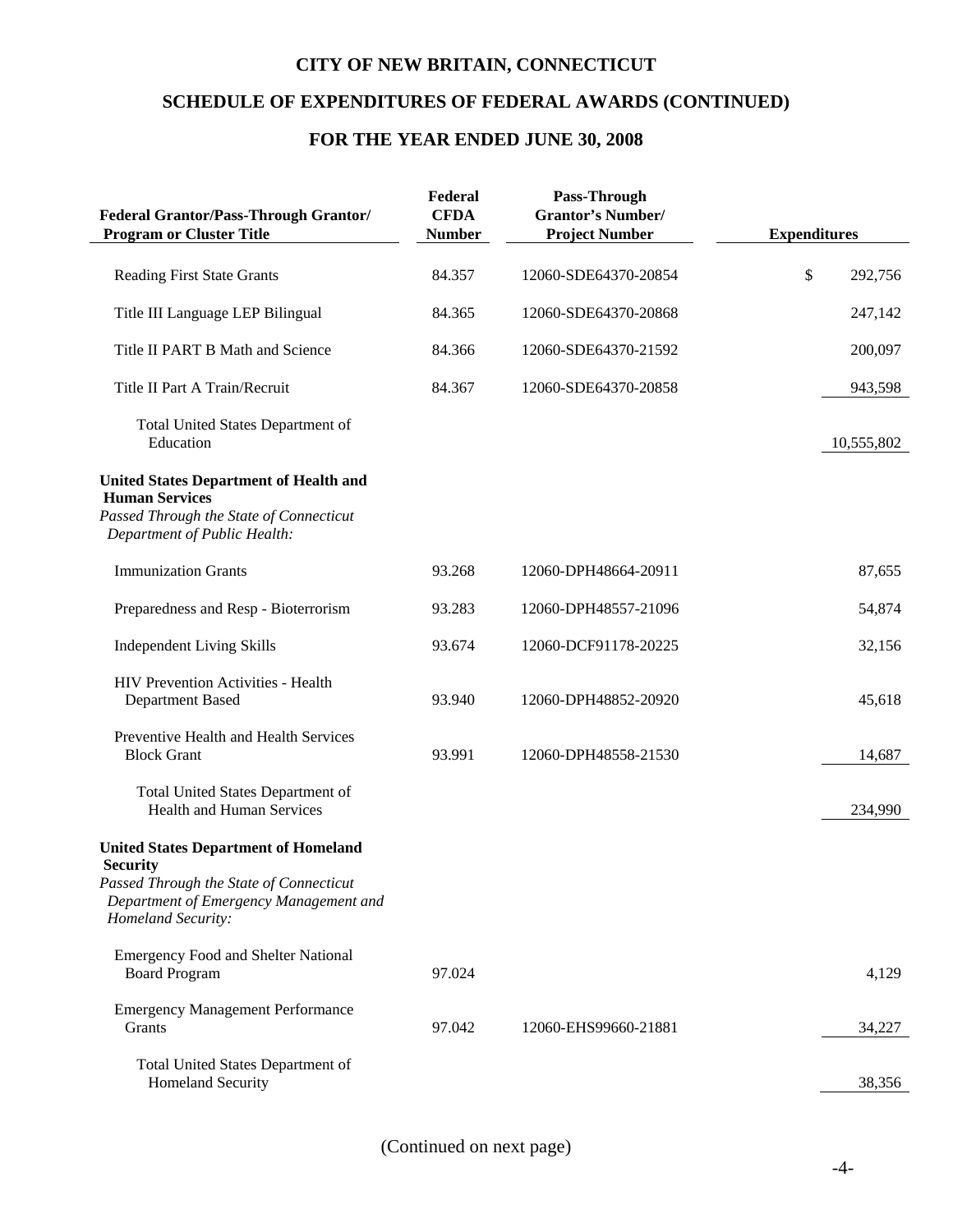# **SCHEDULE OF EXPENDITURES OF FEDERAL AWARDS (CONTINUED)**

# **FOR THE YEAR ENDED JUNE 30, 2008**

| <b>Federal Grantor/Pass-Through Grantor/</b><br><b>Program or Cluster Title</b>                                           | Federal<br><b>CFDA</b><br><b>Number</b> | Pass-Through<br><b>Grantor's Number/</b><br><b>Project Number</b> | <b>Expenditures</b> |
|---------------------------------------------------------------------------------------------------------------------------|-----------------------------------------|-------------------------------------------------------------------|---------------------|
| <b>United States Department of Housing and</b><br><b>Urban Development</b><br><b>Direct Programs:</b>                     |                                         |                                                                   |                     |
| <b>CDBG</b> - Entitlement and Small Cities<br>Cluster:                                                                    |                                         |                                                                   |                     |
| <b>Community Development Block</b><br>Grant/Entitlement                                                                   | 14.218                                  |                                                                   | \$<br>1,127,253     |
| <b>Emergency Shelter Grants Program</b>                                                                                   | 14.231                                  |                                                                   | 94,244              |
| Home Investment Partnership Program                                                                                       | 14.239                                  |                                                                   | 790,507             |
| <b>Community Development Block</b><br>Grants/Brownfield's Initiatives                                                     | 14.246                                  |                                                                   | 112,115             |
| Lead-Based Paint Hazard Control in<br>Privately-Owned Housing                                                             | 14.900                                  |                                                                   | 1,063,698           |
| <b>Total United States Department of</b><br>Housing and Urban Development                                                 |                                         |                                                                   | 3,187,817           |
| <b>United States Department of Justice</b><br>Passed Through the State of Connecticut<br>Office of Policy and Management: |                                         |                                                                   |                     |
| Stop Violence Against Women                                                                                               | 16.589                                  | 12060-OPM20350-21625                                              | 24,509              |
| <b>Total Federal Awards Expended</b>                                                                                      |                                         |                                                                   | \$<br>16,661,585    |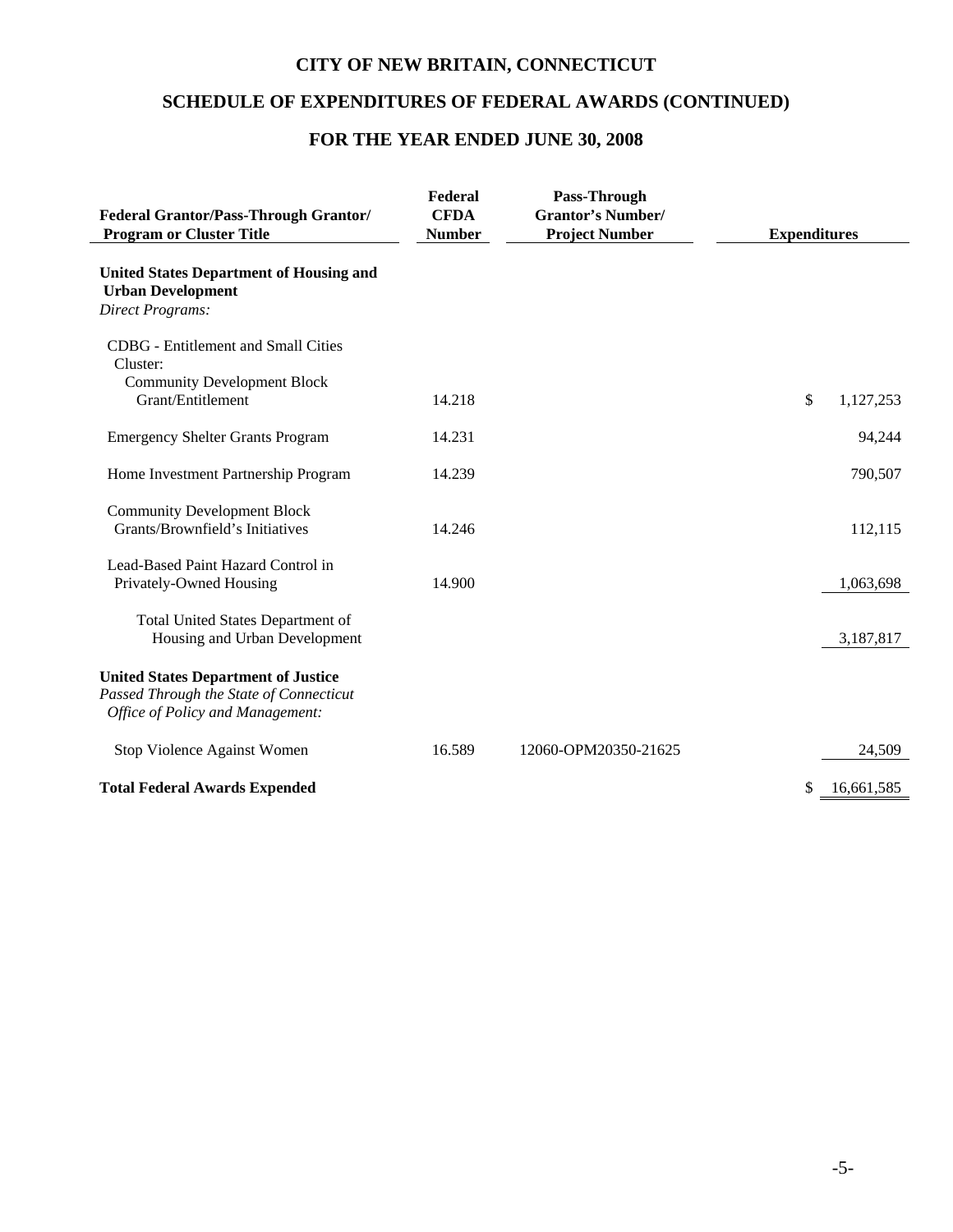#### **NOTES TO SCHEDULE OF EXPENDITURES OF FEDERAL AWARDS**

#### **FOR THE YEAR ENDED JUNE 30, 2008**

Various agencies of the Federal Government have made financial assistance available to the City of New Britain, Connecticut. These grants fund several programs including housing, education, human services, transportation and general government activities.

#### Note 1 - **Summary of Significant Accounting Policies:**

The accounting policies of the City of New Britain, Connecticut, conform to accounting principles generally accepted in the United States of America as applicable to government entities. The following is a summary of the more significant policies relating to the aforementioned grant programs.

**Basis of Accounting** - The accompanying schedule of expenditures of federal awards includes the federal grant activity of the City of New Britain, Connecticut, and is presented on the modified accrual basis of accounting. The information in this schedule is presented in accordance with the requirements of OMB Circular A-133, *Audits of States, Local Governments, and Non-Profit Organizations.*

#### Note 2 - **Noncash Awards:**

Donated commodities in the amount of \$322,691 are included in the Department of Agriculture's Food Donation program, CFDA #10.550. The amount represents the market value of commodities received.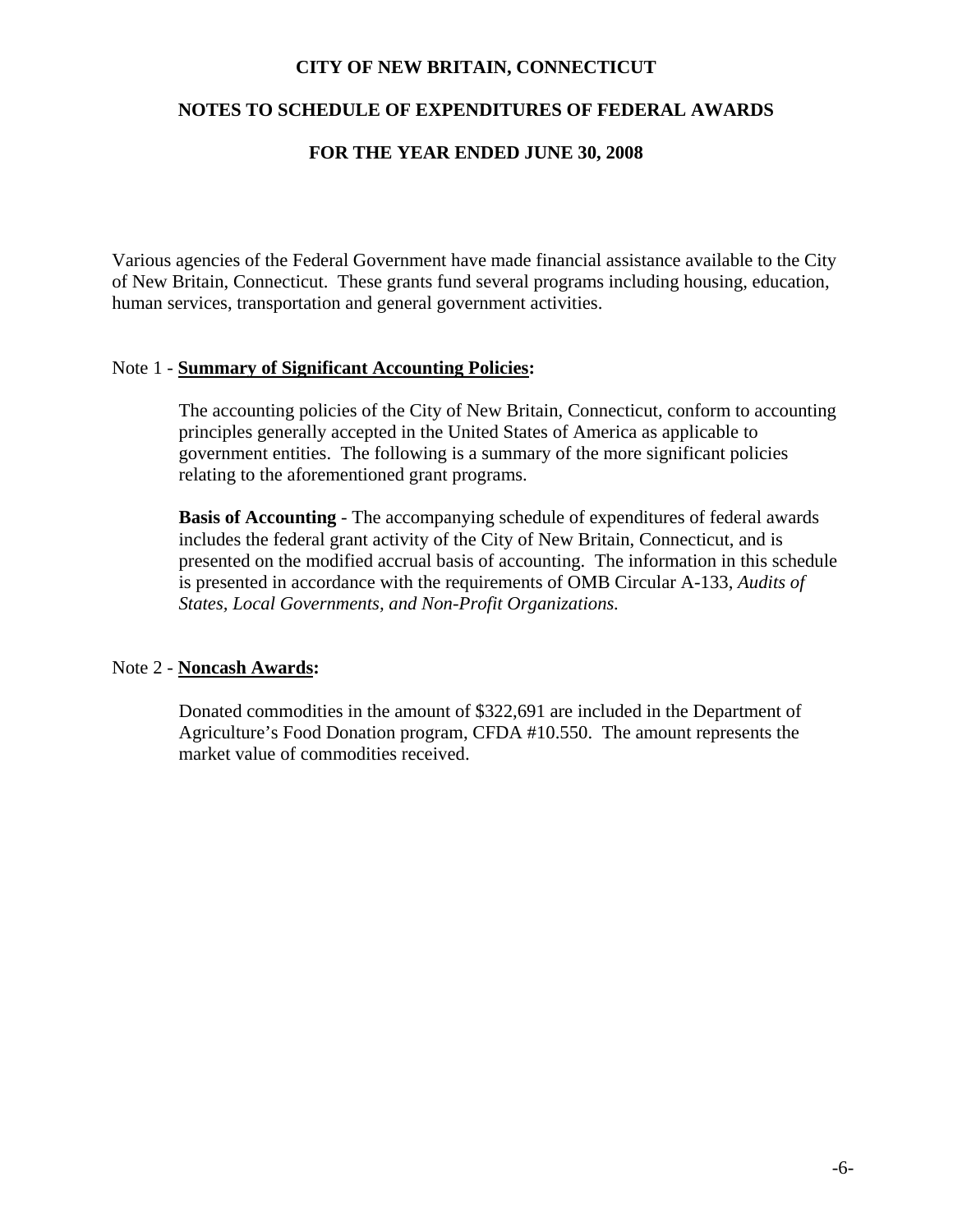# BlumShapıro

#### **Independent Auditors' Report on Internal Control over Financial Reporting and on Compliance Based on an Audit of Financial Statements Performed in Accordance with** *Government Auditing Standards*

To the Honorable Mayor and Members of the Common Council of the City of New Britain City of New Britain, Connecticut

We have audited the financial statements of the governmental activities, the business-type activities, each major fund and the aggregate remaining fund information of the City of New Britain, Connecticut, as of and for the year ended June 30, 2008, which collectively comprise the City of New Britain, Connecticut's basic financial statements, and have issued our report thereon dated December 23, 2008. We conducted our audit in accordance with auditing standards generally accepted in the United States of America and the standards applicable to financial audits contained in *Government Auditing Standards*, issued by the Comptroller General of the United States.

#### Internal Control over Financial Reporting

In planning and performing our audit, we considered the City of New Britain, Connecticut's internal control over financial reporting as a basis for designing our auditing procedures for the purpose of expressing our opinions on the financial statements, but not for the purpose of expressing an opinion on the effectiveness of the City of New Britain, Connecticut's internal control over financial reporting. Accordingly, we do not express an opinion on the effectiveness of the City of New Britain, Connecticut's internal control over financial reporting.

A control deficiency exists when the design or operation of a control does not allow management or employees, in the normal course of performing their assigned functions, to prevent or detect misstatements on a timely basis. A significant deficiency is a control deficiency, or a combination of control deficiencies, that adversely affects the entity's ability to initiate, authorize, record, process or report financial data reliably in accordance with accounting principles generally accepted in the United States of America such that there is more than a remote likelihood that a misstatement of the City's financial statements that is more than inconsequential will not be prevented or detected by the City's internal control.

A material weakness is a significant deficiency, or combination of significant deficiencies, that results in more than a remote likelihood that a material misstatement of the financial statements will not be prevented or detected by the City's internal control.

Our consideration of the internal control over financial reporting was for the limited purpose described in the first paragraph of this section and would not necessarily identify all deficiencies in the City's internal control that might be significant deficiencies or material weaknesses. We did not identify any deficiencies in internal control over financial reporting that we consider to be material weaknesses, as defined above.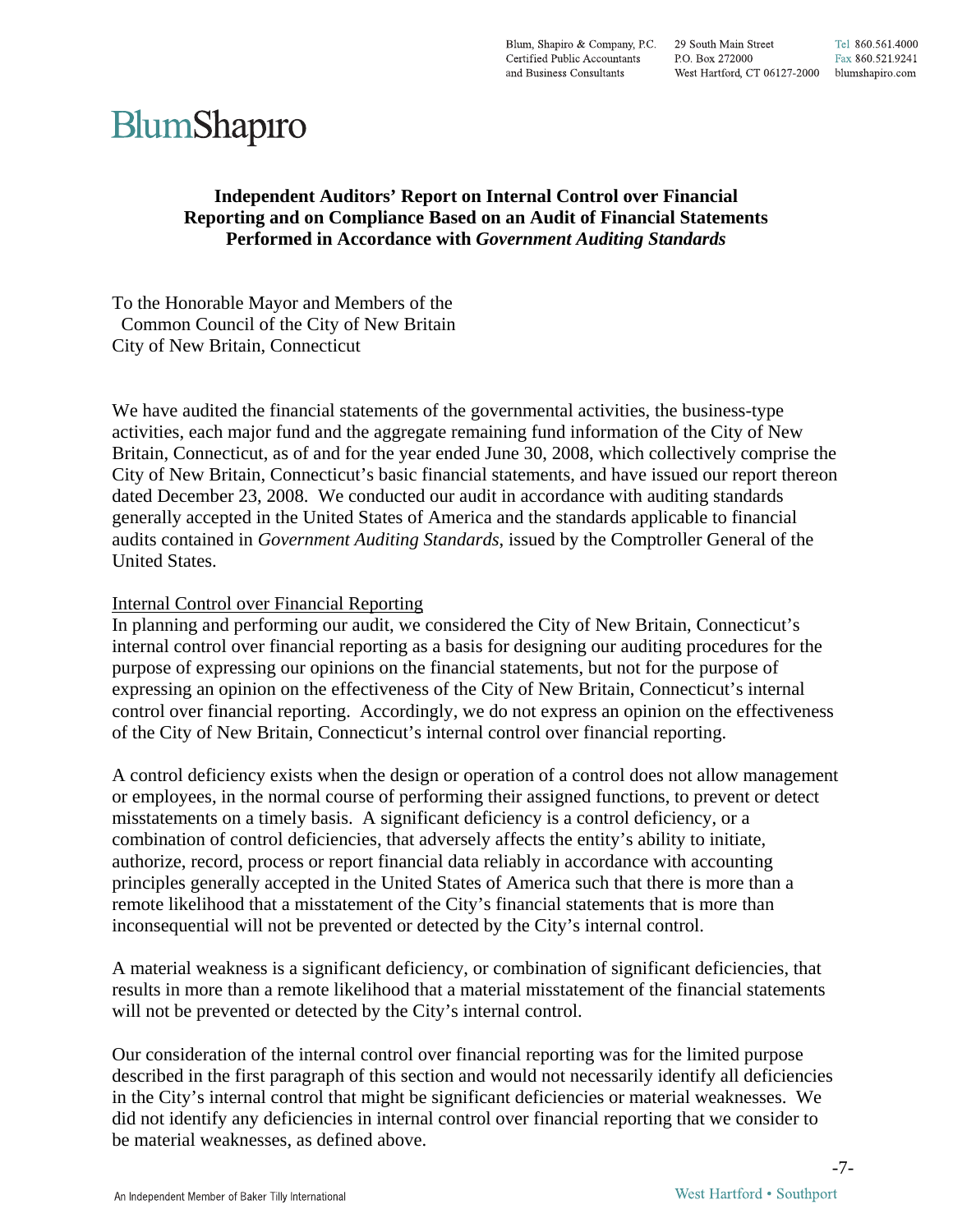#### Compliance and Other Matters

As part of obtaining reasonable assurance about whether the City of New Britain, Connecticut's financial statements are free of material misstatement, we performed tests of its compliance with certain provisions of laws, regulations, contracts and grant agreements, noncompliance with which could have a direct and material effect on the determination of financial statement amounts. However, providing an opinion on compliance with those provisions was not an objective of our audit, and, accordingly, we do not express such an opinion. The results of our tests disclosed no instances of noncompliance or other matters that are required to be reported under *Government Auditing Standards*.

We noted certain matters that we reported to management of the City of New Britain, Connecticut, in a separate letter dated December 23, 2008.

This report is intended for the information and use of management, the Mayor, members of the Common Council, the Board of Education, others within the entity, federal awarding agencies and pass-through entities and is not intended to be and should not be used by anyone other than these specified parties.

Blum, Shapino & Company, P.C.

December 23, 2008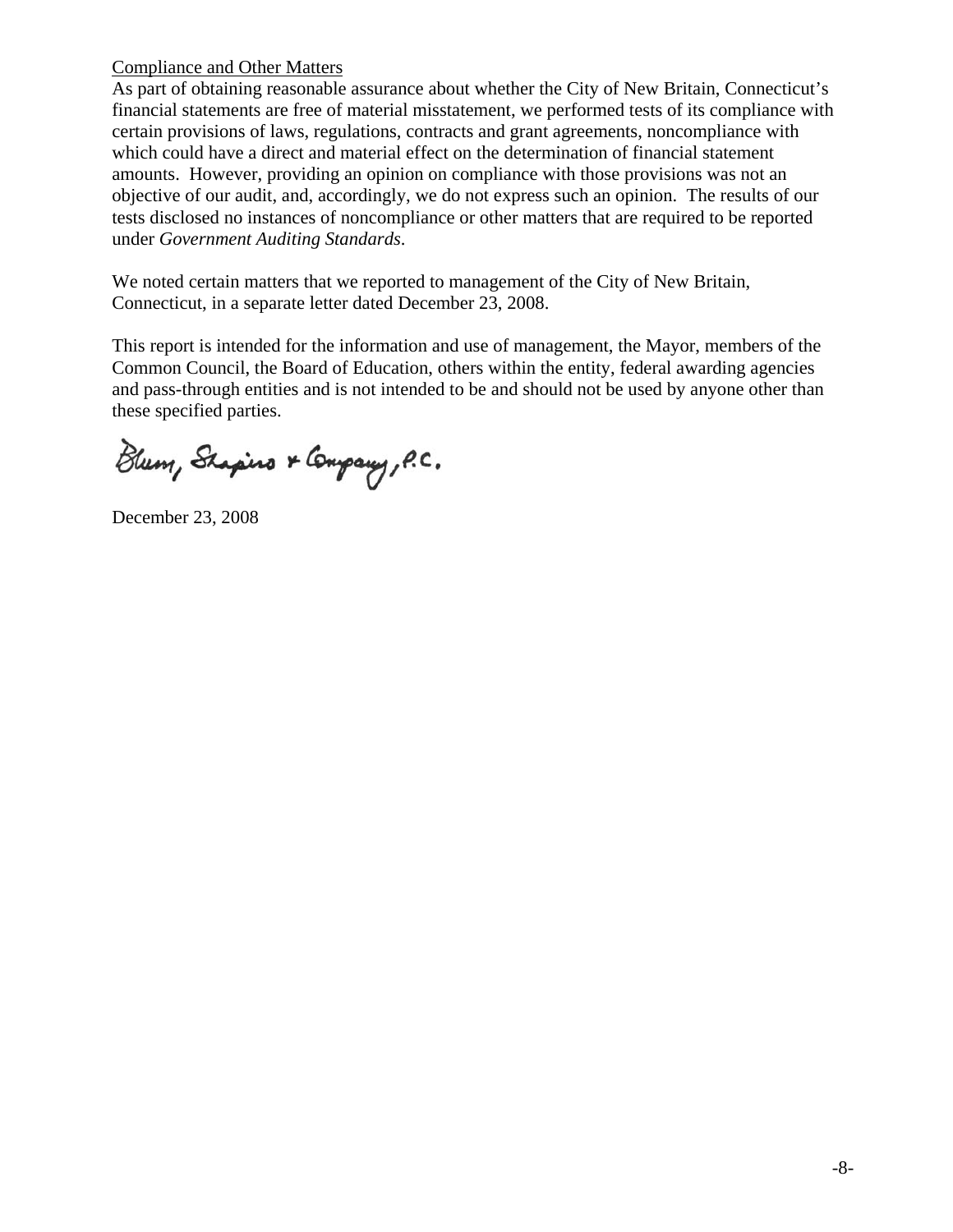# **SCHEDULE OF FINDINGS AND QUESTIONED COSTS**

### **FOR THE YEAR ENDED JUNE 30, 2008**

# **I. Summary of Auditors' Results**

## **Financial Statements**

| Type of auditor's report issued:                                                                        |     |   | Unqualified   |
|---------------------------------------------------------------------------------------------------------|-----|---|---------------|
| Internal control over financial reporting:                                                              |     |   |               |
| Material weakness(es) identified?                                                                       | yes | X | no            |
| Significant deficiency (ies) identified that are not                                                    |     |   |               |
| considered to be material weaknesses?                                                                   | yes | X | none reported |
| Noncompliance material to financial statements noted?                                                   | yes | X | no            |
| <b>Federal Awards</b>                                                                                   |     |   |               |
| Internal control over major programs:                                                                   |     |   |               |
| Material weakness(es) identified?                                                                       | yes | X | no            |
| Significant deficiency (ies) identified that are not                                                    |     |   |               |
| considered to be material weaknesses?                                                                   | yes | X | none reported |
| Type of auditor's report issued on compliance for major programs:                                       |     |   | Unqualified   |
| Any audit findings disclosed that are required to be<br>reported in accordance with Section $510(a)$ of |     |   |               |
| Circular A-133?                                                                                         | yes | X | no            |
|                                                                                                         |     |   |               |

Identification of major programs:

| CFDA#         | Name of Federal Program or Cluster                         |
|---------------|------------------------------------------------------------|
|               |                                                            |
| 84.010        | Title I Grants to Local Educational Agencies               |
| 84.027/84.173 | <b>Special Education Cluster</b>                           |
| 14.218        | <b>CDBG</b> - Entitlement and Small Cities Cluster         |
| 14.239        | Home Investment Partnership Program                        |
| 14.900        | Lead-Based Paint Hazard Control in Privately-Owned Housing |

Dollar threshold used to distinguish between type A and type B programs: \$490,051

Auditee qualified as low-risk auditee?  $\frac{X}{x}$  no